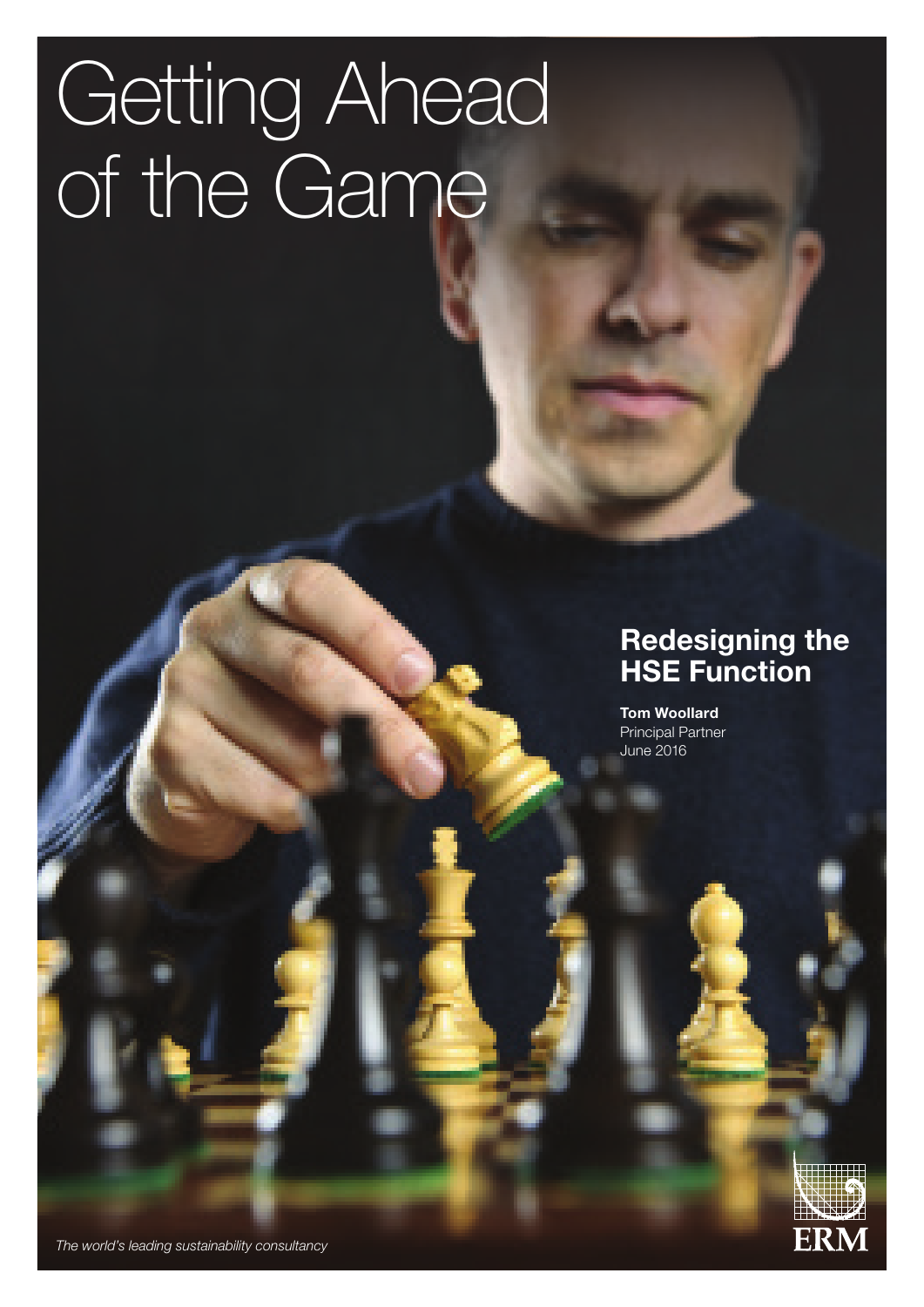### Introduction

The world of HSE (Health, Safety, and Environment) is changing fast. In many companies the HSE function is being shrunk with limited consideration of the consequent risks. Instead of simply accepting that this is 'just the way it is', HSE professionals need to **get ahead of the game** and demonstrate the value they bring to the organisation.

The efficiency and effectiveness (and potentially the overall burden) of the HSE function is increasingly being challenged by executives who are looking for better HSE and operational performance and risk management at reduced cost, as one dissatisfied executive put it to us recently 'I sleep at night by knowing that I have the right supervisors on the job not by having safety advisors running their own parallel bureaucratic processes'. The efficiency and effectiveness goals being sought are typically:

- Reduced headcount
- Fewer and simpler integrated processes
- Greater ownership within operations

In most cases, the HSE function either needs to transform itself or prepare to be downsized (e.g. usually by HR supported by external consultants). Downsizing, in our experience, usually occurs in one of two ways: rapidly, driven by cost reduction targets and without due consideration of consequential risk; or in a phased manner taking into careful consideration consequential risk. The approach taken is determined, in part, by the openness of the HSE function to the need for change.

In this context, the aim of this paper is to explore the early stages of HSE organisational transformation, specifically:

- Recognizing the need to change
- Redesigning the HSE function

This paper is intended to front-end and complement our paper on 'Less with Less' which describes a risk-based approach to implementation.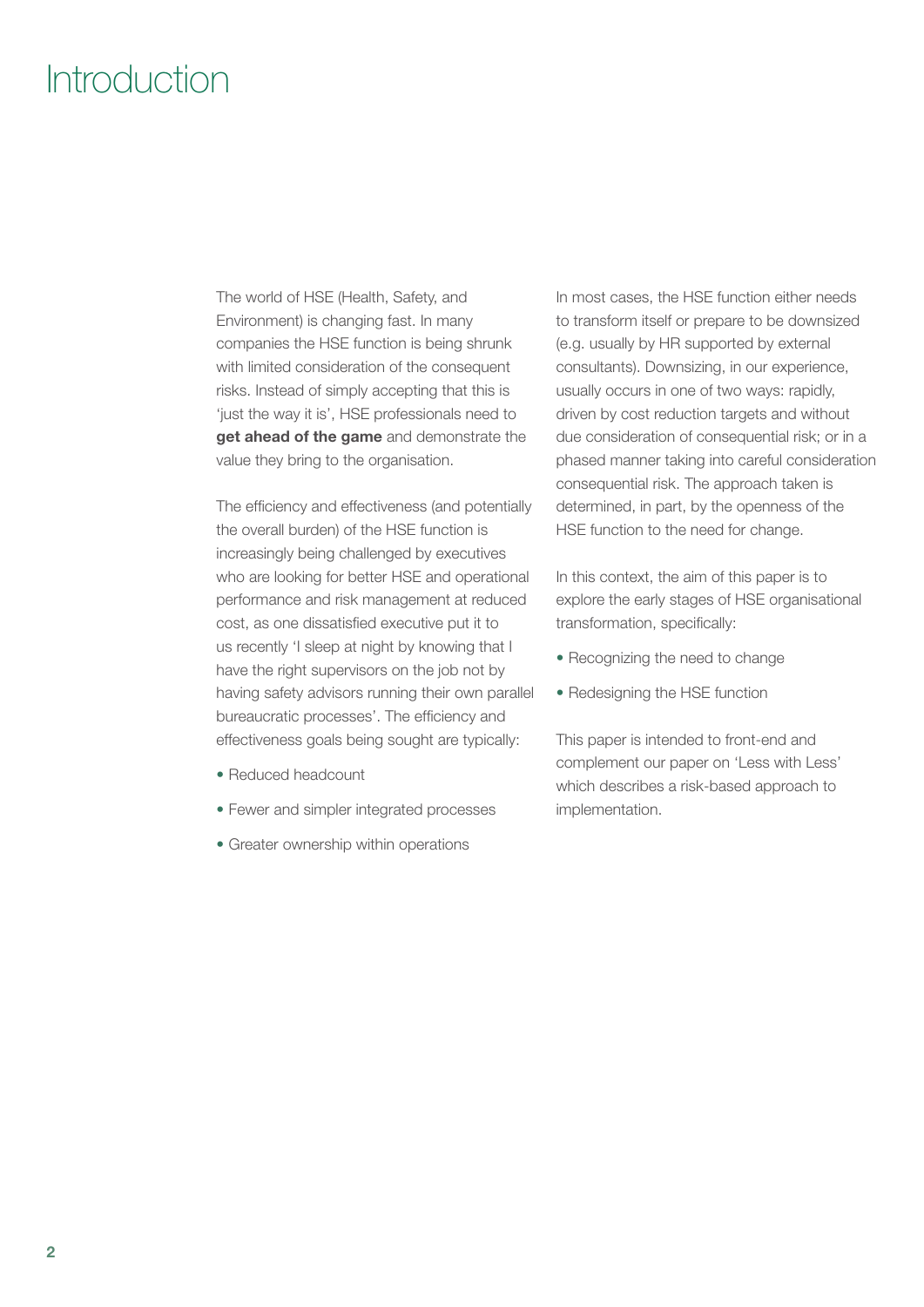### Recognizing the need for change

The warning signs for change include:

- **Functional overload**: If the HSE function has evolved into a 'holding pen' for multiple and diverse strategic, tactical, and operational services (e.g. including CSR, Sustainability, Quality, Social, and Security).
- **Evolution and past growth of the HSE function**: Have corporate, business unit, and site recruitment of HSE professionals been done in isolation and without participation from operations? Has there been a review of the size, shape, and composition of the function across the entire business portfolio? To what extent is the HSE function (and processes) a product of previous incidents?
- **HSE service catalogue**: The HSE function provides services to a variety of internal (e.g. the executive team, site managers, operational manager, front-line operators) and external 'customers' (e.g. regulators, local communities). If these customers (and

services) have not been defined and prioritized in line with the most pressing needs of the company then it may be time for a change.

• **HSE resource allocation**: Over the years large and complex HSE processes and systems have grown to respond to ever-increasing risks, regulatory burden and corporate expectations etc. Whether your company employs 50 or 500 HSE professionals it is important to understand how this valuable expertise is being deployed. We frequently find that HSE staff are spending a considerable amount of time managing their own HSE system requirements as opposed to directly supporting their customers (Figure 1). We also find site and operational managers using HSE personnel to deliver initiatives that are not directly related to HSE performance improvement or risk reduction, to effectively 'fill in' for shortfalls elsewhere in the organisation.



#### Figure 1. Activity analysis of 10 HSE manager roles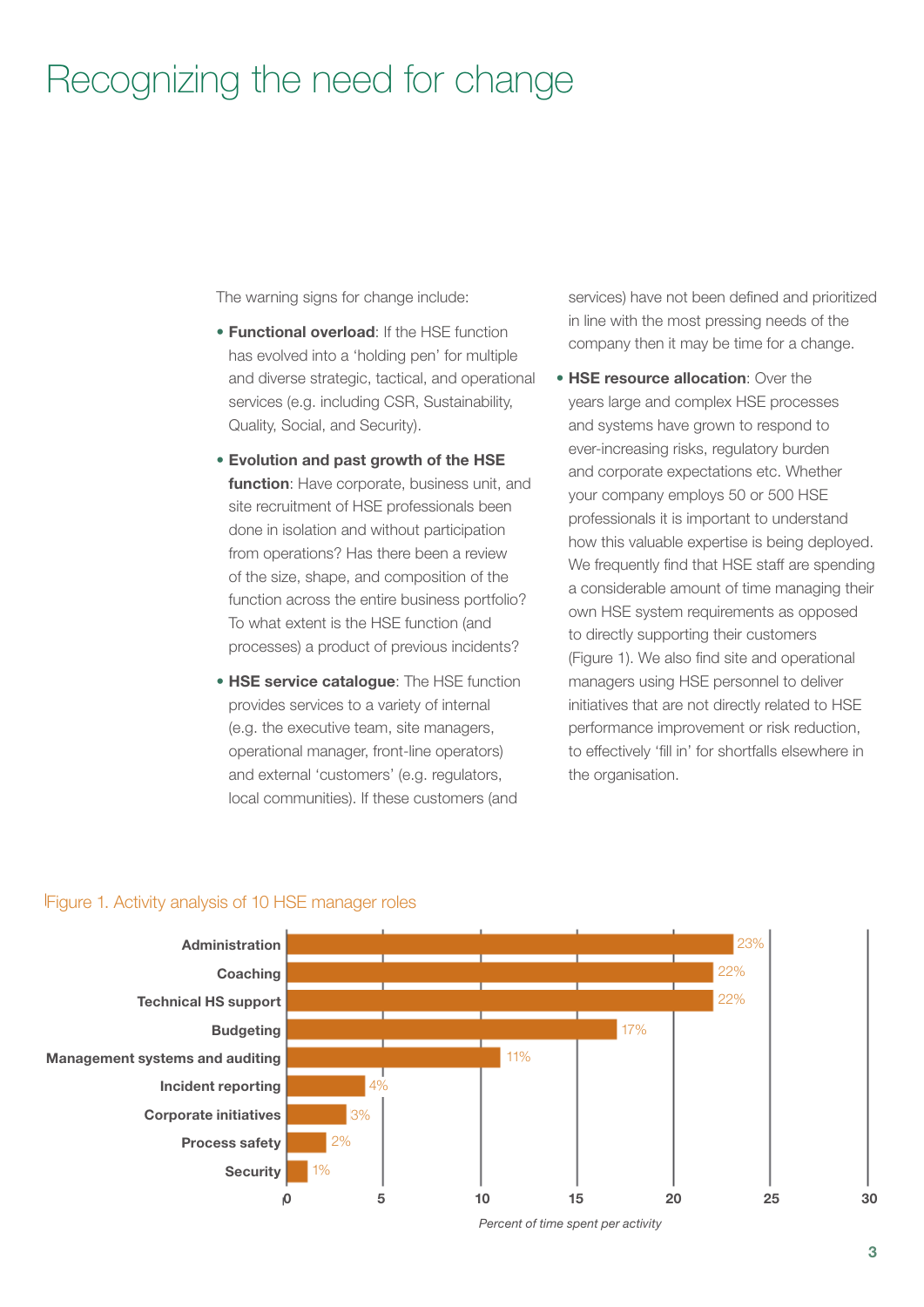• **Ways of working**: Site managers usually tell us that their biggest source of comfort on safety performance first and foremost is the quality and calibre of their supervisors and operators. The support and expertise of the HSE function has to be 'fit for purpose' and 'on hand' especially for high risk work. If safety professionals are not in the field working alongside operational staff and providing support on high risk tasks (e.g. insitu assurance) then it may be time to review the safety services being provided by the HSE function.

These symptoms are often ignored and the main trigger for a decision to redesign the HSE function is driven either by a specific event (an acquisition or major incident) or as a result of a sustained downturn. The downturn in commodity prices in the extractives sector, for example, has led to some companies being in an almost continuous state of 'downsizing' which, at its worst results in headcount reductions with little consideration of the consequent risks or workload (and morale) of the remaining staff ('cut and cope').

### Re-designing the HSE function

Once a decision has been made to transform, downsize, or simply redesign the HSE function, then it is time to map the 'as-is' and 'to-be' organisation and systems and to initiate a plan to implement the transition. This change process is well understood (Figure 2) but needs to be tailored carefully when applied to the HSE function. Here are some of the lessons we have learnt when mapping the current HSE organisation:

**• Bring 'the voice of the customer' into the process at the outset**: The HSE and HR function will have a view of how the HSE function could be transformed to deliver better performance at lower cost. This needs to be complimented by the views of various 'customers' including the senior management team, operational leaders, supervisors, and the front line.



#### Figure 2. Illustrative HSE change process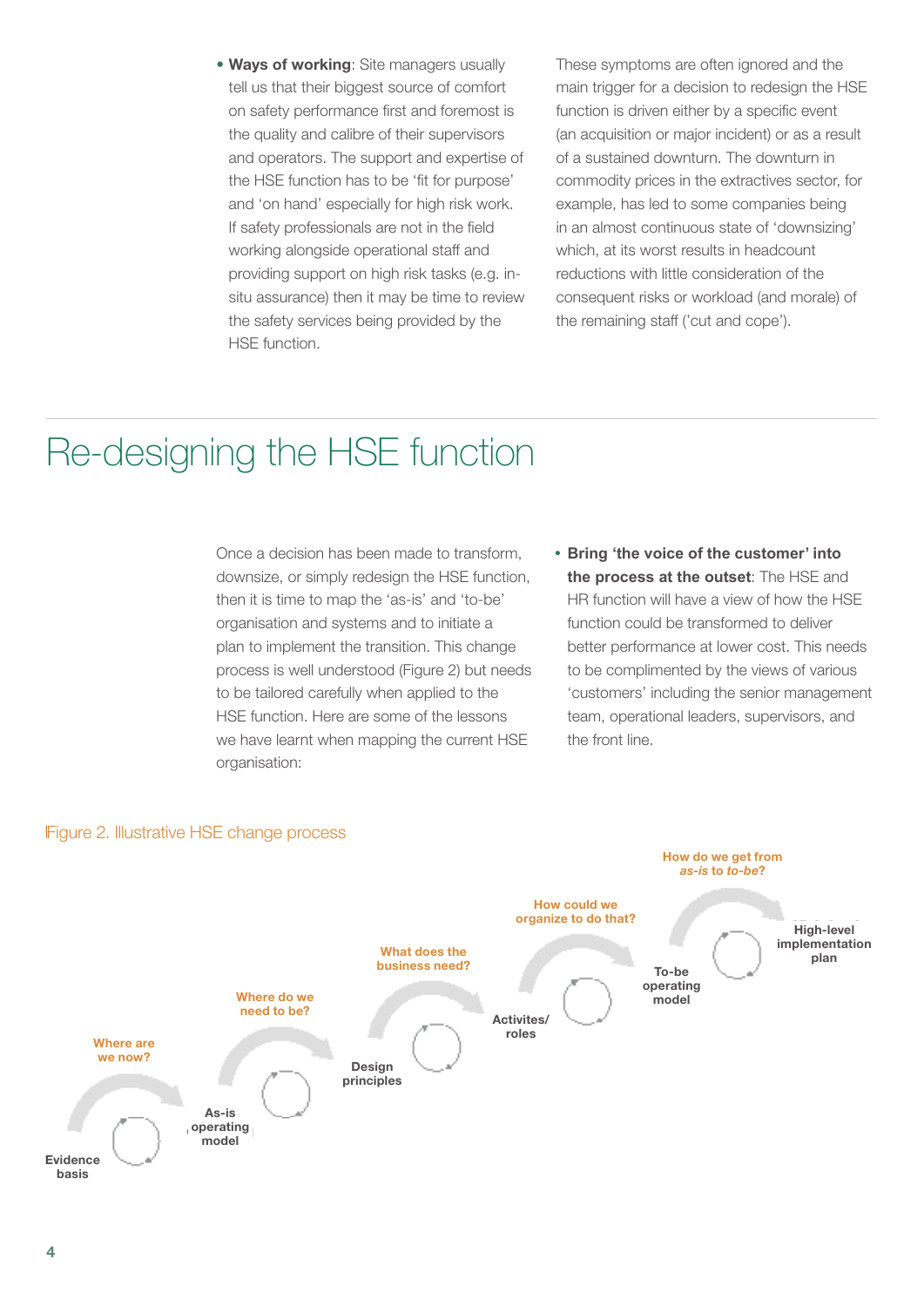

- **• Activity and task analysis**: All roles at every level should be analysed. There will be significant variation in how similar roles are implemented in different locations and this will help to understand the rigour with which roles have been both developed and implemented as well as how far they might have morphed into something different in reality.
- **• Risk profiling**: Sites will have inherently differing HSE risk profiles and performance histories (Figure 3). Size, age, operational complexity, location will all contribute to the inherent risk of each operating facility. Past audit findings and incident history are two indicators of past performance that can be used to build a picture of which sites are not currently managing to meet either regulatory or corporate standards.

| <b>Inherent risk</b> |                       |            |                                                      |                  |     | <b>Management performance</b> |                     |   |   |                                                                  |
|----------------------|-----------------------|------------|------------------------------------------------------|------------------|-----|-------------------------------|---------------------|---|---|------------------------------------------------------------------|
| Site or<br>process   | Scale of<br>operation | Complexity | Location<br>relative to<br>receptors<br>(remoteness) | <b>Isolation</b> | Age | Audit<br>findings             | Incident<br>history |   |   | Regulatory<br>regime/<br><b>Attention</b><br>from<br>authorities |
|                      |                       |            |                                                      |                  |     |                               | S                   | H | E |                                                                  |
|                      |                       |            |                                                      |                  |     |                               |                     |   |   |                                                                  |
|                      |                       |            |                                                      |                  |     |                               |                     |   |   |                                                                  |
|                      |                       |            |                                                      |                  |     |                               |                     |   |   |                                                                  |
|                      |                       |            |                                                      |                  |     |                               |                     |   |   |                                                                  |
|                      |                       |            |                                                      |                  |     |                               |                     |   |   |                                                                  |
|                      |                       |            |                                                      |                  |     |                               |                     |   |   |                                                                  |
|                      |                       |            |                                                      |                  |     |                               |                     |   |   |                                                                  |
|                      |                       |            |                                                      |                  |     |                               |                     |   |   |                                                                  |
|                      |                       |            |                                                      |                  |     |                               |                     |   |   |                                                                  |

#### Figure 3. Asset risk profiles

*Source: ERM analysis*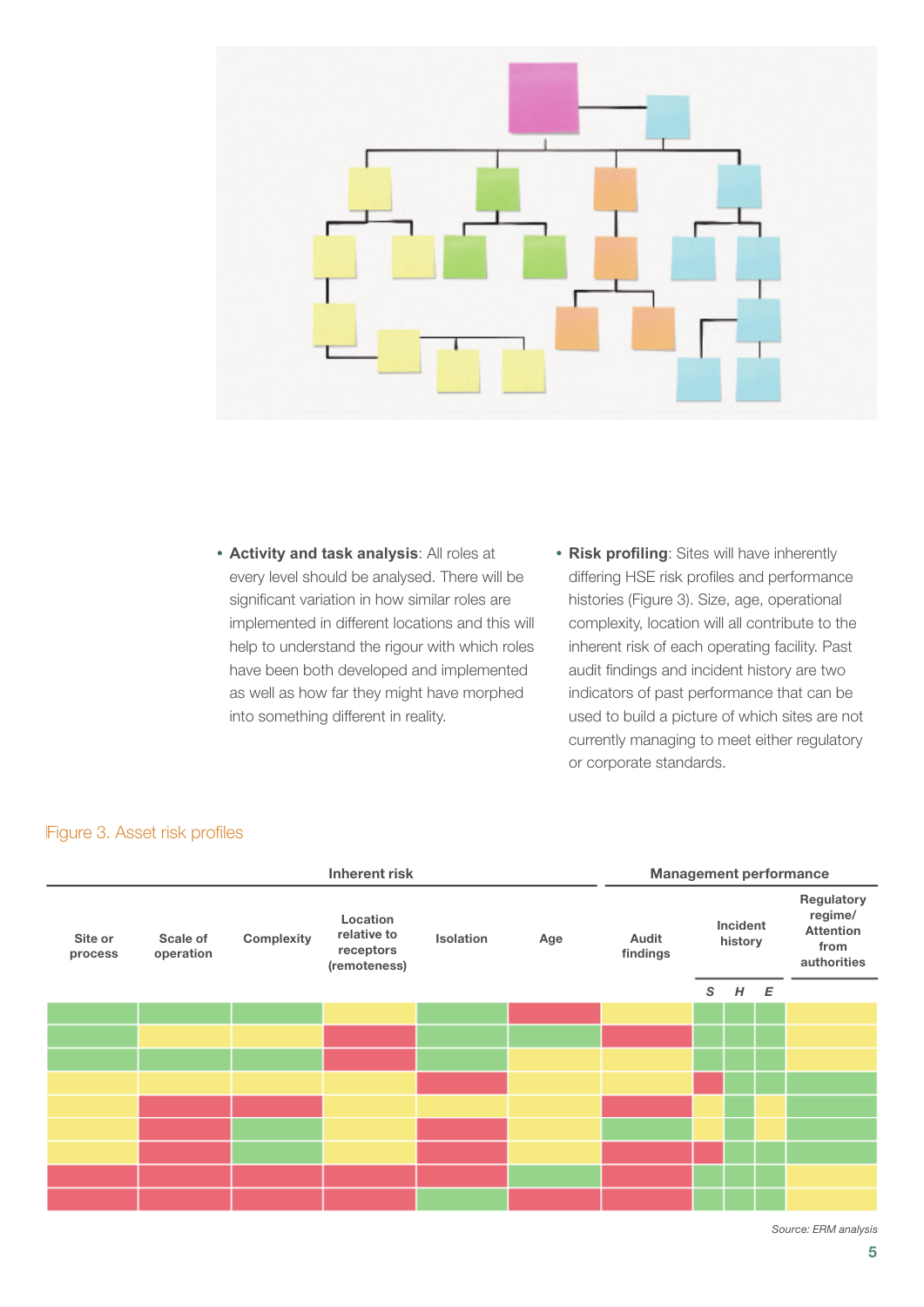Lessons from designing the 'to-be' organisation include:

- **• Design a fully functional operating model**: to describe how HSE will be organised and how it will operate in order to deliver the desired level of performance. The operating model should detail not only the organisation structure but also the accountabilities, the services catalogue and the desired 'ways of working' (Figure 4). Organisation charts inevitably are the most contentious element and often consume a disproportionate amount of the available design time. Road testing scenarios on each of the proposed model (e.g. to help visualize the new ways of working) can be incredibly helpful in determining strengths and weaknesses.
- **• HSE headcount reduction must be accompanied by HSE process and systems reduction**: This is covered in more detail in 'Less with Less'. One of the hardest aspects of this type of transformation is getting agreement on which systems and processes will be eliminated, which will

be streamlined and which will be retained. Cutting headcount and leaving all the corporate HSE requirements in place is nonsensical. It leads to a significant additional burden being placed on the remaining HSE staff and/or transfers work to the front line just when the organisation is already at full stretch. Eliminating processes can also deliver cost and efficiency savings.

- **• Engage operational leaders in fine tuning the new operating model**: Senior executives, site managers, and HSE leaders often have a different perspective on what good looks like and what the preferred operating model should be.
- **• The importance of a high level implementation plan**: The 'to-be' HSE operating model should be accompanied by a high level implementation plan before it gets approved. Swift implementation is always preferable (e.g. 8-12 weeks rather than 6-12 months) and needs to be done with precision, professionalism, and attention to detail; so it needs to be well resourced.

## **Strategy Performance Services Accountability Structure Ways of working**

#### Figure 4. Key components of an HSE operating model

*Source: adapted from Bain Consulting*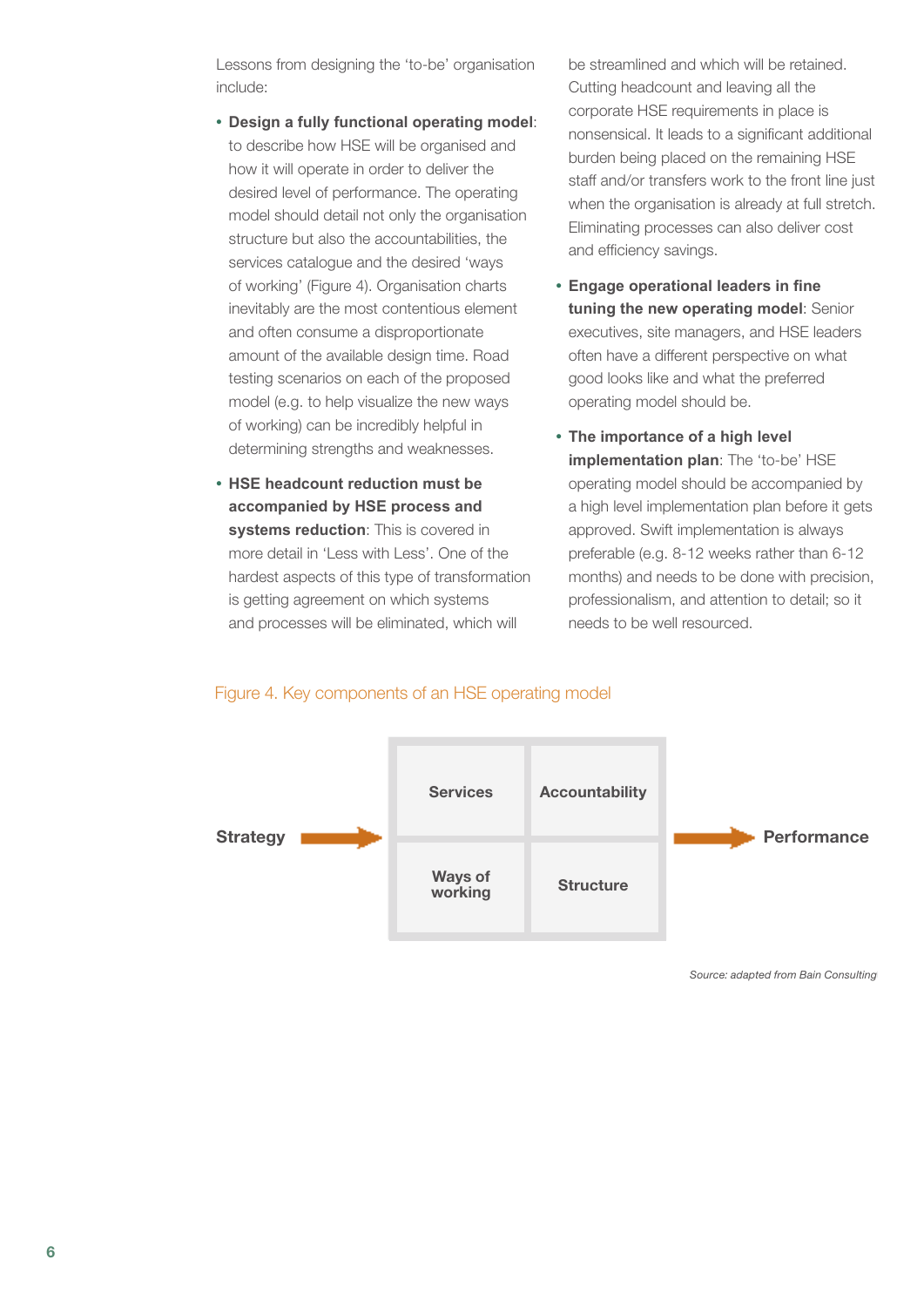### **Summary**

The main concern which prevents companies from downsizing their HSE function is the consequential impact on HSE performance and risk exposure. To evaluate this concern executives usually want to know the answer to two questions:

- How does the HSE function influence HSE performance? And,
- How much HSE expertise already exists (and is embedded) in operational teams?

Broadly speaking the HSE function provides governance and advisory services to multiple internal customers. These customers have different and not always compatible needs. So perspectives regarding the value of the services provided by the HSE function will vary considerably depending on whether

you are talking to an operational leader (e.g. level of hands-on support), a site manager (e.g. maintaining the license to operate), or a member of the executive team (e.g. HSE performance and risk).

The level of HSE knowledge and expertise that resides within operations and the performance standards set by executives are critical factors in determining the size, shape and competence of the HSE function. A transparent analysis of both is necessary to assess how the HSE function influences HSE performance. In our experience this type of analysis is rarely carried out and is one of the reasons for dissatisfied customers. HSE functions need to be very alert to their internal and external customers' needs and to transform accordingly.